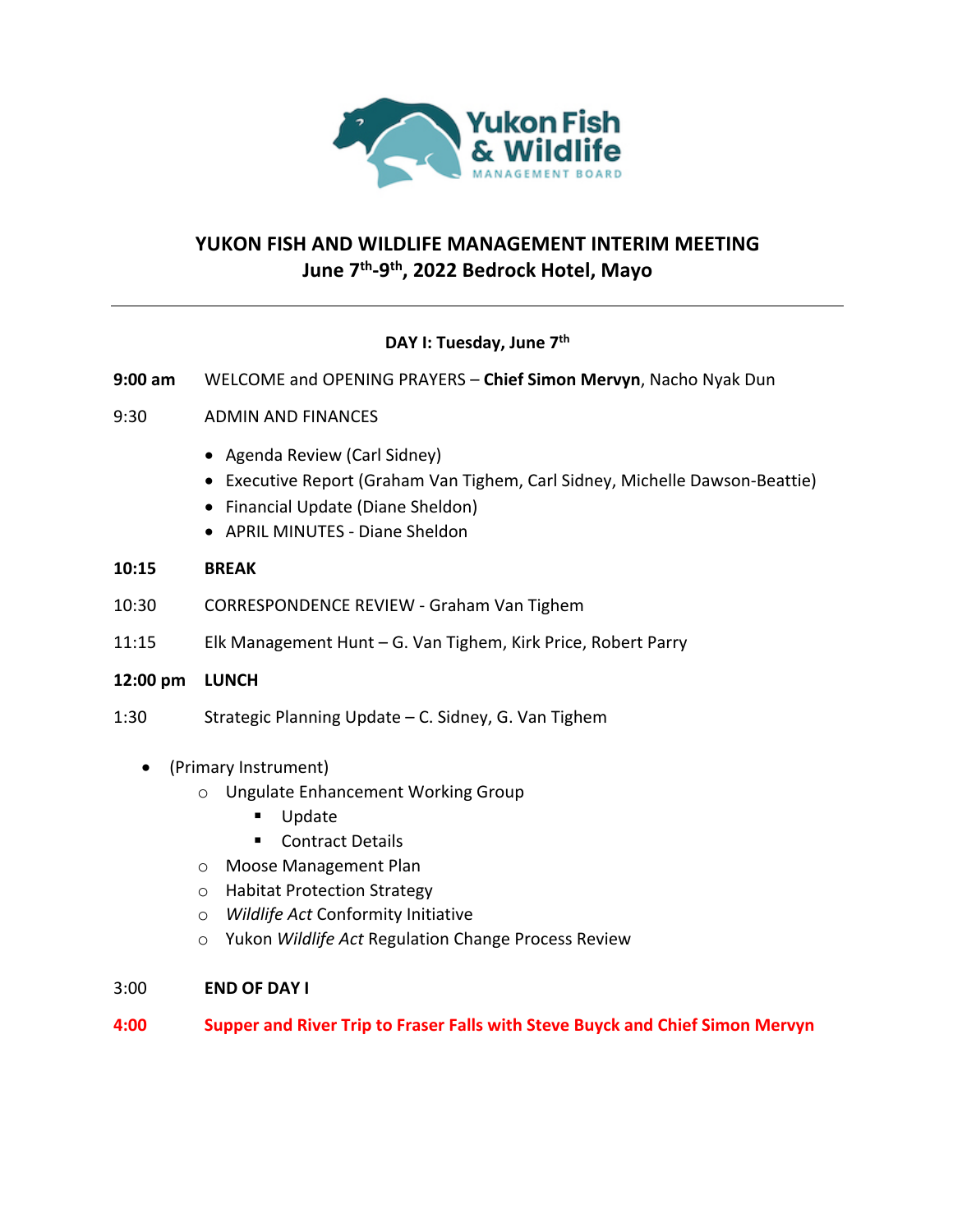

## **YUKON FISH AND WILDLIFE MANAGEMENT INTERIM MEETING June 7th-9th, 2022 Bedrock Hotel, Mayo**

### **DAY II: Wednesday, June 8th**

- **9:00 am** Yukon Fish and Wildlife Update Marc Cattet
- **10:00 BREAK**
- 10:15 Yukon Public Lands Act Submission Review S. Hossack, G. Van Tighem
- 11:15 Yukon Outfitters Association Shawn Wassel

#### **12:00 pm LUNCH**

- 1:30 Yukon Salmon Subcommittee Update Monica Krieger
- 2:15 Northern Tutchone Regional Biologist Mark O'Donoghue

#### **3:00 BREAK**

- 3:15 Na-cho Nyak Dun First Nation Presentation Steven Buyck
- 4:00 Presentation Mayo District Renewable Resources Council
- **4:30 END OF DAY II**
- **5:30 Supper (Guests:** *Mayo RRC and Nacho Nyak Dun First Nation Representatives***)**